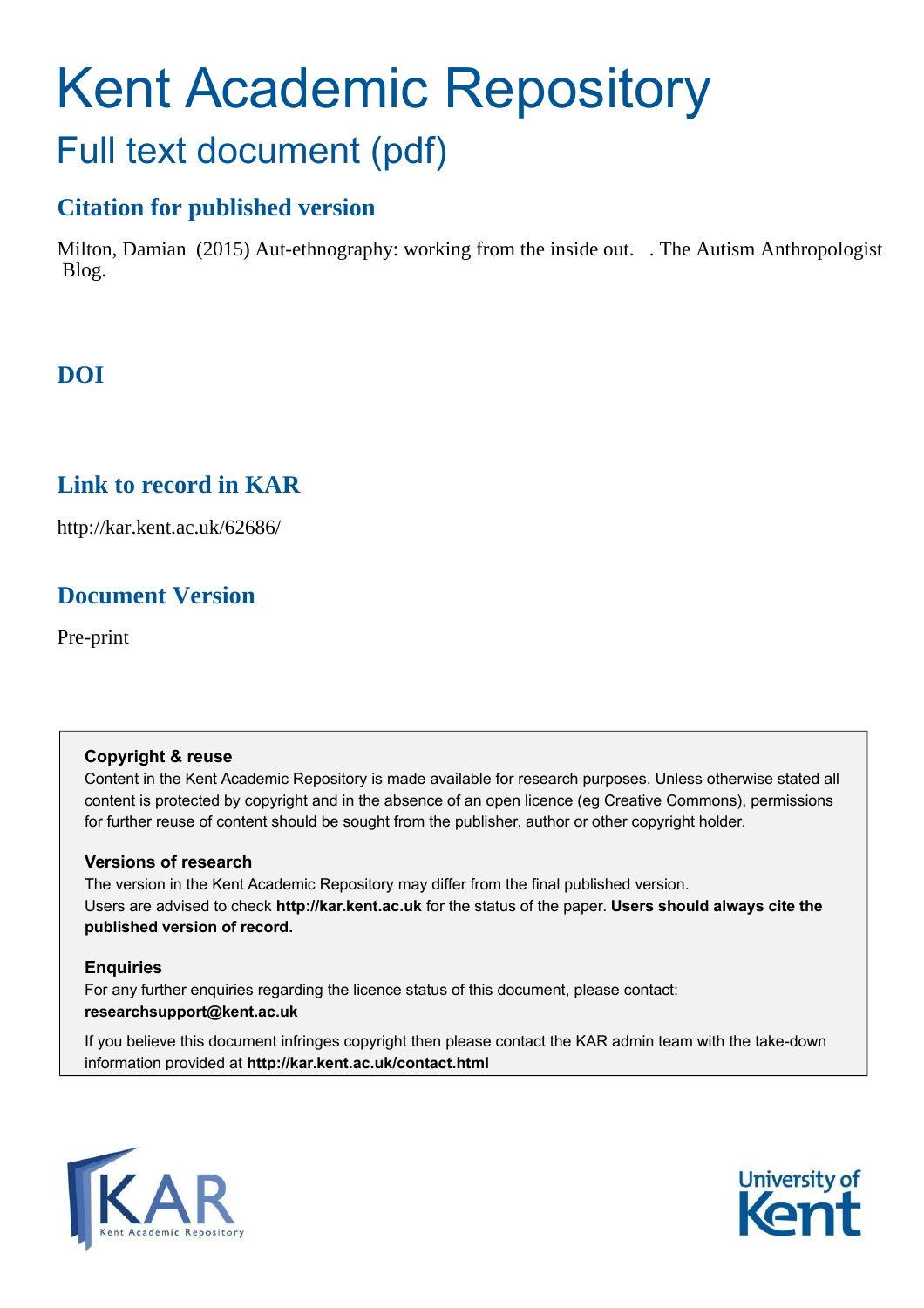## Aut-ethnography: working from the inside out.

By Damian E M Milton

The Autism Anthropologist.

[https://theautismanthropologist.wordpress.com/2015/01/19/aut-ethnography-working-from-the](https://theautismanthropologist.wordpress.com/2015/01/19/aut-ethnography-working-from-the-inside-out/)[inside-out/](https://theautismanthropologist.wordpress.com/2015/01/19/aut-ethnography-working-from-the-inside-out/) 

"And you may ask yourself, well – how did I get here?" (Talking Heads – 'Once in a Lifetime').

Many readers of this blog will be aware of how some sociological and anthropological scholars have been turning their gaze toward autistic ways of being in the world. What readers may be less aware of is that there are also a number of autistic scholars who have been working in such fields for many years, often on the margins of academia (Arnold, 2012; Milton, 2014a). One can see expressions of how autistic people have sought to inform knowledge production in the field through their lived experience since the inception of autistic self-advocacy (e.g. Sinclair, 1993), to more recent academic commentary pieces on the potential epistemological value of autistic people being fully involved throughout the research process (Milton and Bracher, 2013; Milton, 2014b).

In this article, I will be sketching a path through some of my own work in the field and how this work links in with wider efforts within the autistic community. Instead of starting at the 'beginning' in the sense of usual, coherent linear narrative, I will 'begin' in the recent past and work backwards / sideways / 'any-old-which-ways'  $-$  p.s. this is not an 'overview'.

In a recent article (Milton, 2014c) aimed primarily for an audience of psychiatrists and medical practitioners working with autistic clients, I gave an account of my own experiences with the psychiatric profession and the fragmented sense of self-identity that I have experienced. In doing so, I gave what I referred to as an 'aut-ethnography'. Unlike auto-ethnography which often seeks to construct a coherent narrative of self over time, to me an aut-ethnography (at least my experience/version) is a fragmented one, where snippets of information are formed into 'rhizomatic' patterns of shifting meanings. Interestingly to me, Melanie Yergeau, an American autistic scholar and activist, referred to an essay she had written as an 'autie-ethnographic narrative' (Yergeau, 2013).

For me, much autistic scholarship (albeit those who have become involved in 'hard science' disciplines) has unsurprisingly argued for, and highlighted the value of, subjective lived experience in learning about what it is to be autistic (Williams, 1996; Lawson, 2010). Many autistic activists refer to the social model (or indeed post-social models) of disability and critique purely deficit model definitions of what autism 'is', whilst not wishing to detract from the huge challenges that autistic people in, all our diversity, experience in navigating social life. This 'standpoint epistemology' and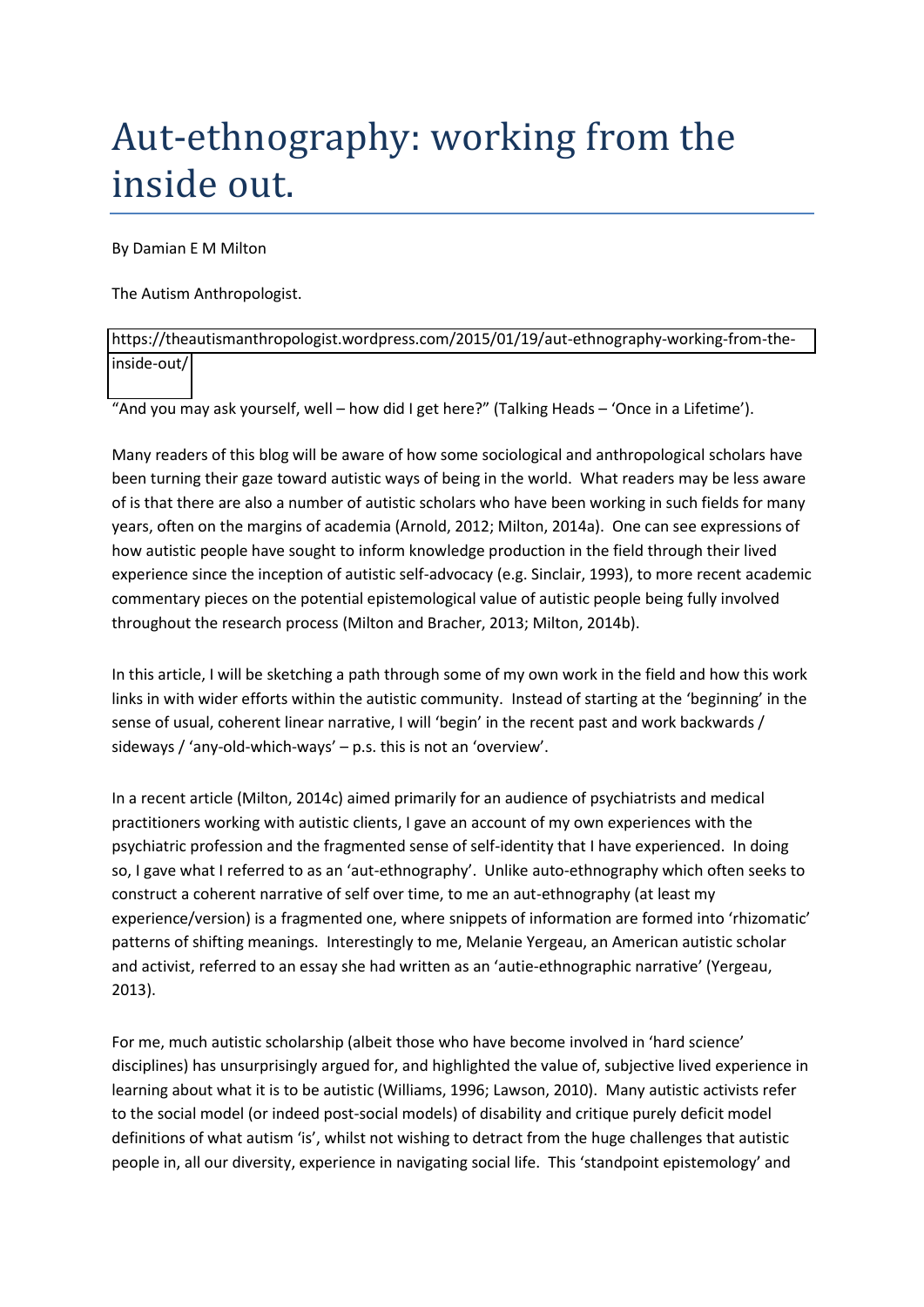arguments over the value of such knowledge can be seen as reminiscent of previous debates in social science regarding insider/outsider interpretations, Orientalism, situated knowledge, and so on. Autism does not just represent a form of cultural understanding however (although yes autistic communities and culture do 'exist' for anyone still not sure), but also refers to differing neurological embodiments and dispositional affordances that shape one's interactions with social life (Milton, 2014a) – one of the consequences of which being the 'double empathy problem' (Milton, 2012, 2014b, Chown, 2014).

My own theorising regarding the 'double empathy problem' came about owing to the disjuncture I felt with the dominance of 'theory of mind' or 'mentalising' theory within the field. Such theorising leads to the framing of the social interaction difficulties autistic people face as primarily located within the brain/mind of the autistic person, rather than in a breakdown in reciprocity and communication between two differently disposed 'social actors' (Milton, 2012). According to 'double empathy' theory, it is a problem experienced by both parties, otherwise why would autistic ways of being be such an 'enigma' to non-autistic 'experts' in the field. This breakdown in understanding has been remarked upon in some form or another by many autistic writers (e.g. Yergeau, 2013) with the theory of the 'double empathy problem' attempting to situate such an understanding within sociological and social psychology theory, leaning heavily on the work of Goffman and Garfinkel amongst others.

Since this initial formulation, the theory has been expanded by other autistic scholars (Chown, 2014), and in my own work, on the acquiring of 'interactional expertise' influenced by the work of Harry Collins and Rob Evans (Milton, 2014b). The 'seed' of how I came to these ideas came from working on philosophical ideas of disposition and difference that I had been developing all my academic life, including the years before I came into contact with the concept/construction of 'autism' (Milton, 2014a). As autistic people, whether academically oriented or not, one often becomes acutely aware that one is not one of the 'in crowd' but a cultural 'outsider'. After time, some realise that their perceptions are markedly different to other peoples, but with effort one can learn systematically to at least build a level of 'interactional expertise' and, this goes for non-autistic people attempting to interact with autistic people too! On a pragmatic level, this means that one may not be able to 'walk the walk', but one may be able to gain a level of understanding of autistic 'talk' (whether verbally articulated or not).

In order to build interactive expertise in both directions, and to build bridges across the 'double empathy' divide, means the discovery of ways to work together, consequently this would mean building inclusive communities of practice where autistic expertise (Milton, 2014b) is neither devalued nor tokenised (Milton and Bracher, 2013). To build trusting and practically workable partnerships however, means establishing equal status between those working on such projects and for autistic people to no longer be stuck behind the 'glass sub-heading' (Milton and Bracher, 2013), and 'fishbowled' (Moon, cited in Milton and Moon, 2012) for the benefit of non-autistic researchers.